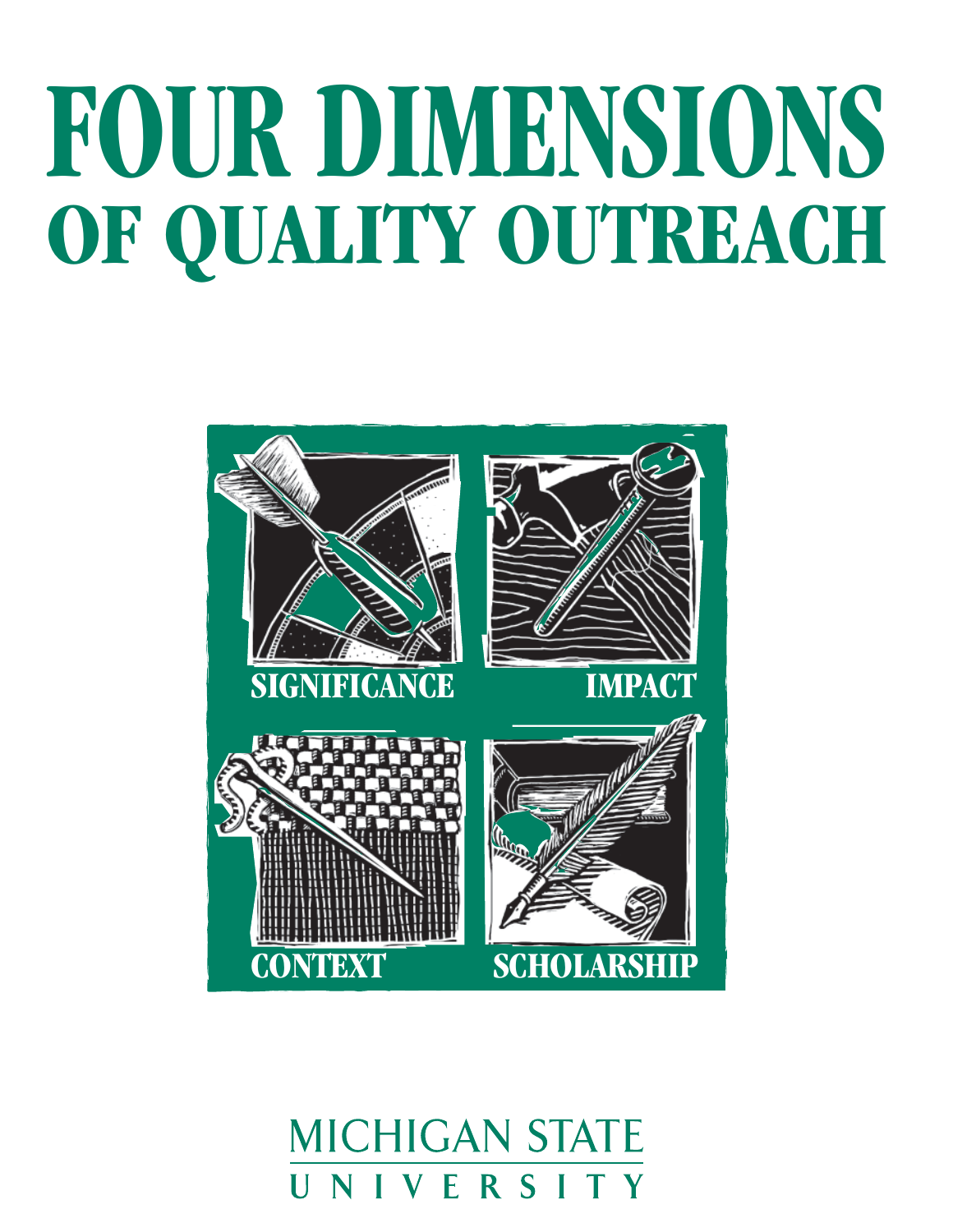Material herein originally published in: Committee on Evaluating Quality Outreach. (1996). Points of Distinction: A Guidebook for *Planning and Evaluating Quality Outreach*. East Lansing: Michigan State University.

©1996, 2006 Michigan State University Board of Trustees. All rights reserved.

MSU is an affirmative-action, equal-opportunity institution.

Additional copies are available from:



University Outreach and Engagement Kellogg Center, Garden Level Michigan State University East Lansing, MI 48824-1022 Phone: (517) 353-8977 E-mail: outreach@msu.edu or on the Web at: http://outreach.msu.edu/documents.asp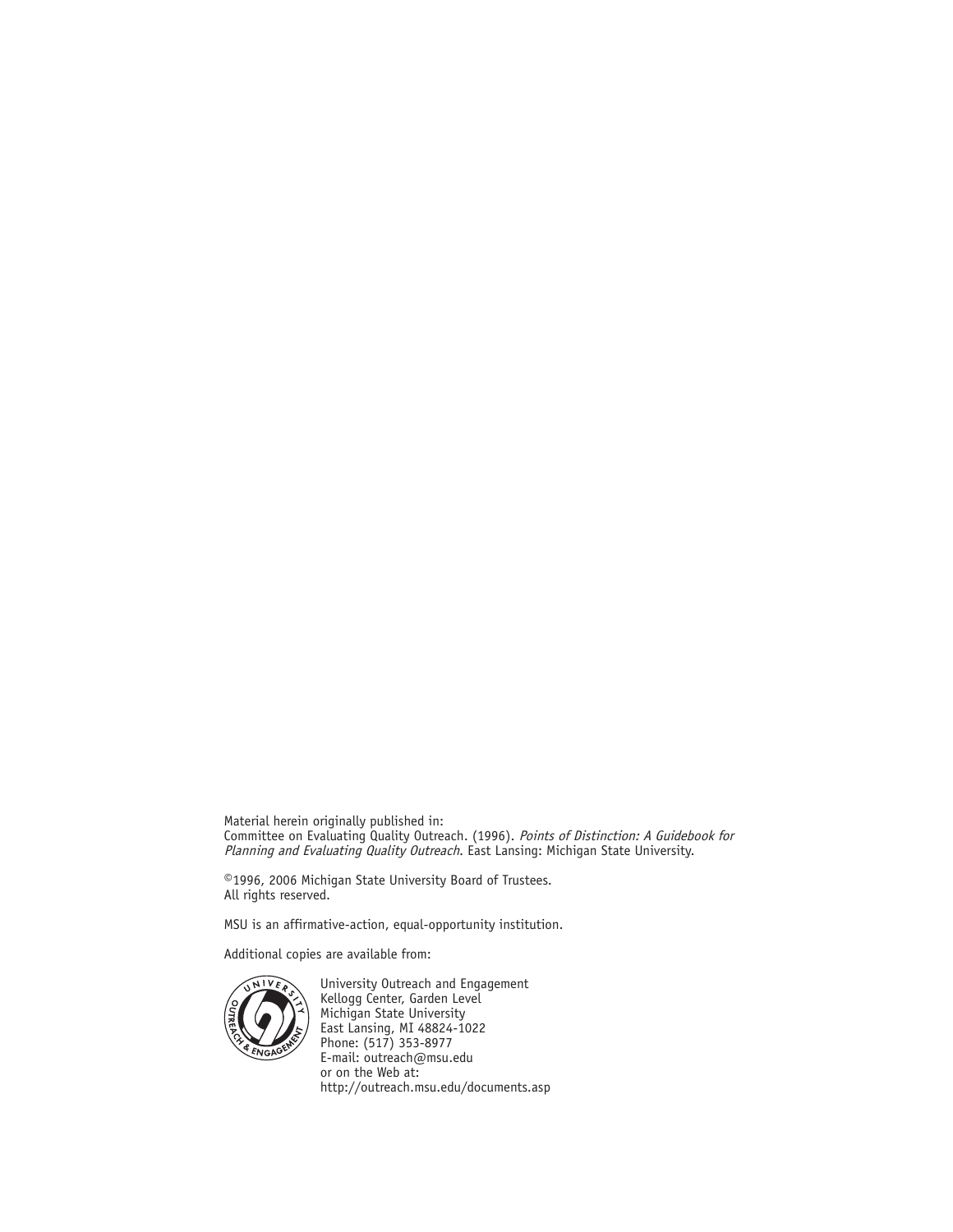# EVALUATING QUALITY OUTREACH

#### **THE PROJECT**

The project is the starting point for evaluating the outreach contributions of individuals or units. Projects range from complex, multi-partnered interventions to new off-campus course offerings to one-time presentations for nonuniversity audiences. Projects are planned, approved, implemented, and assessed. They may have distinct components that are integral parts of the larger design which one may plan,

The Provost's Committee on University Outreach defined outreach as

. . . a form of scholarship that cuts across teaching, research, and service. It involves generating, transmitting, applying, and preserving knowledge for the direct benefit of external audiences in ways that are consistent with university and unit missions (University Outreach at Michigan State University: Extending Knowledge to Serve Society, October 1993, p. 1).

approve, implement, and assess but which do not merit "project" status themselves. Projects can succeed or fail, be good or bad; the ultimate value of the projects forms the basis of any assessment of individual or unit outreach performance.

As a professional university responsibility, an outreach project is assessed according to commonly held values and familiar measures that are applied to teaching, research, and service. These, as well as additional measures and values specific to the success of an outreach project, are discussed in various sections of Points of Distinction: A Guidebook for Planning and Evaluating Quality Outreach and suggested in the matrix here, reprinted from the guidebook.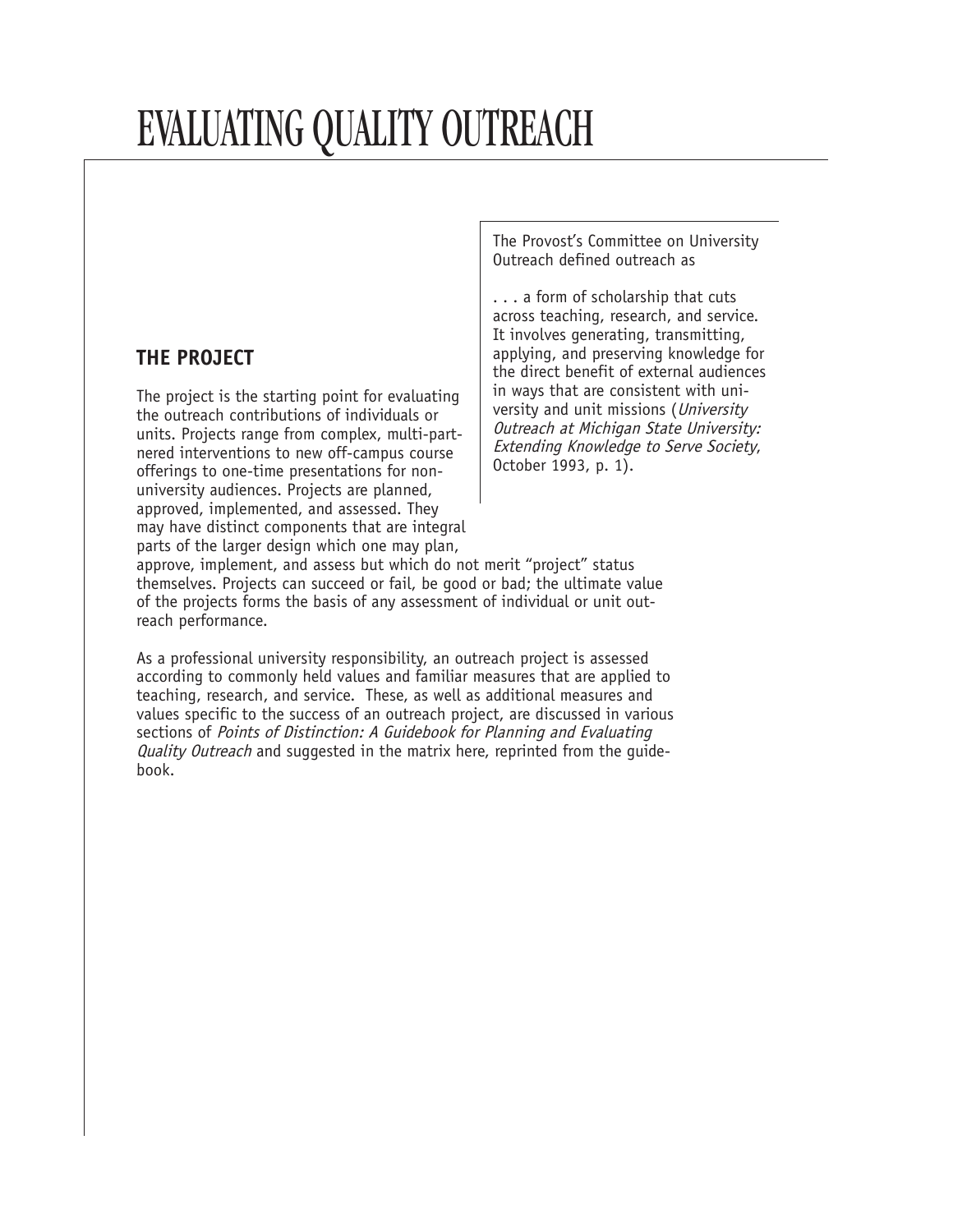#### **THE MATRIX**

**Purpose.** The following matrix is offered as a tool for the evaluation of an outreach project, be it short term or long term, instructional or non-instructional. The matrix may also serve as a planning guide for those initiating outreach activities. For those interested in assessing the outreach record of units or individuals in addition to projects, the appendix of *Points of Distinction* includes specific assessment tools for these tasks. For each, however, this matrix serves as the evaluation tool for the projects that are fundamental to those assessments.

**Organization.** The matrix suggests one way to think about evaluating outreach. The "Dimensions" (significance, context, scholarship, and impacts) reflect four fundamental characteristics of any outreach project in higher education. Commonly held outreach values drive the headings under "Components." The "Sample Questions" guide users in the kinds of practical concerns associated with the outreach values in the components. The "Indicators" list possible ways to demonstrate and document quality in each area. We recommend that users understand the categories and questions as prompts and refrain from exercising taxonomic rigor with the matrix! Values inherent in specific components frequently overlap dimensions; often, sample questions can be rephrased and located elsewhere.

**Customizing.** The matrix is neither exhaustive nor prescriptive. It provides guidance in the evaluation of four dimensions of outreach undertaken by higher education: its significance, its context, its base in scholarship, and the outcomes it generates. Users are encouraged to add and eliminate

# MATRIX FOR EVALUATING QUALITY OUTREACH

Title of Project:  $\blacksquare$ 

Descripton/Purpose:

Stakeholders:

| <b>DIMENSION</b> | <b>COMPONENTS</b>                                      | <b>SAMPLE QUESTIONS</b>                                                                                                                                                                                                                                                                                                                                   |
|------------------|--------------------------------------------------------|-----------------------------------------------------------------------------------------------------------------------------------------------------------------------------------------------------------------------------------------------------------------------------------------------------------------------------------------------------------|
| Significance     | Importance of Issue/<br>Opportunity to be<br>Addressed | How serious are the issues to the scholarly community, specific stakeholders,<br>and the public?<br>■ Is the target audience at particular risk or open to new opportunity?<br>What social, economic, or human consequences could result from not<br>addressing the issue?<br>■ What competing opportunities would be set aside by addressing this issue? |
|                  | Goals/Objectives of<br>Consequence                     | ■ Have all stakeholders agreed that the goals and objectives are valuable?<br>If the goals are accomplished, will there be a significant consequence or<br>impact?<br>Will value be added?                                                                                                                                                                |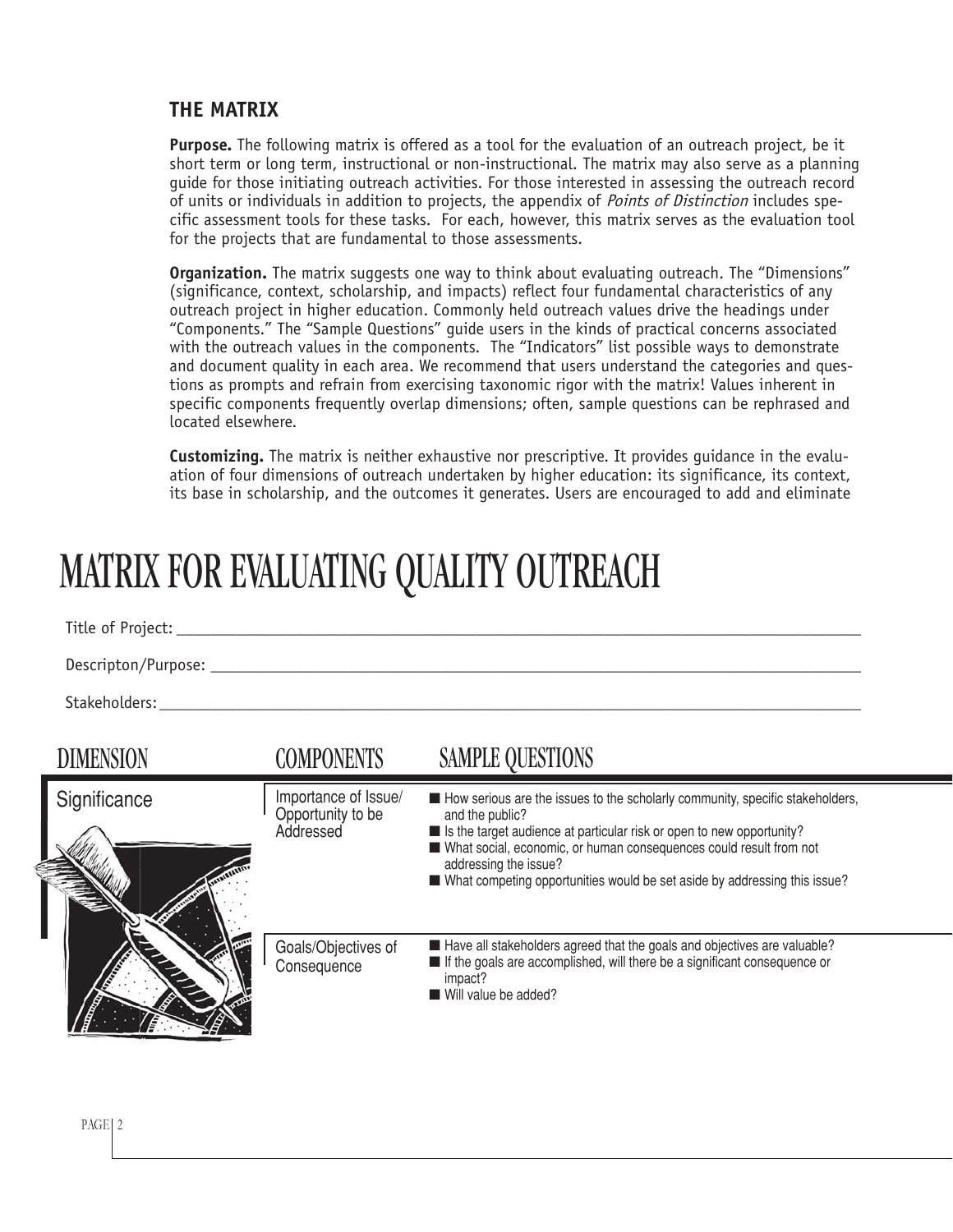evaluative components, questions, and indicators, tailoring the matrix to the culture and expectations of their study area and examining the relevance of various measures to the specific project.

**Priorities.** The matrix does not assign priorities or relative values to the dimensions or components of quality outreach. It is impossible to do so absent knowledge of the professional traditions and expectations of the users. When customizing the matrix, users will want to determine the relative values of the dimensions, components, and indicators as they apply to their area of study and the nature of the project.

**Documentation.** Both quantitative and qualitative indicators contribute to the quality assessment of an outreach project. As a quantitative measures, for example, a high number of participants can support claims that others value the project. Similarly, the size of follow-up funding can indicate the significance of the outcomes. As a qualitative measures, a reflective narrative by the project director(s) may be an important document at various places in the matrix. A narrative containing annotated and persuasive arguments concerning the significance of the project, the attention paid to context, the process, the scholarly value, and the importance of the outcomes may lend support to claims of quality. The narrative may also include sections written as planning documents, as process logs, and as retrospective analyses of the entire project and outcomes.

- Documentation of issues and opportunities based on concrete information; e.g., opportunity assessment, social economic indicators, stakeholder testimony, previous work.
- Leaders in the field or public figures addressing the issue, citing the need.
- The magnitude of the issue; i.e., size, trends, future directions.
- Description of competing opportunities set aside.
- Narrative discussing scope and potential impact.
- All stakeholders understand the goals and objectives as stated. ■ Increased visibility in community or profession; new structures created; new skills developed and knowledge generated.

### EXAMPLES OF QUALITATIVE INDICATORS EXAMPLES OF QUANTITATIVE INDICATORS

- Indicators of demand/need.
- Number of citations; issue addressed in the literature.
- Financial and other resource contributions.
- Number of participants.
- Calculation of opportunity cost in terms of resources (i.e., people, projects, revenues).
- Projections of scope and potential impact.
- Degree of opportunity to change the situation.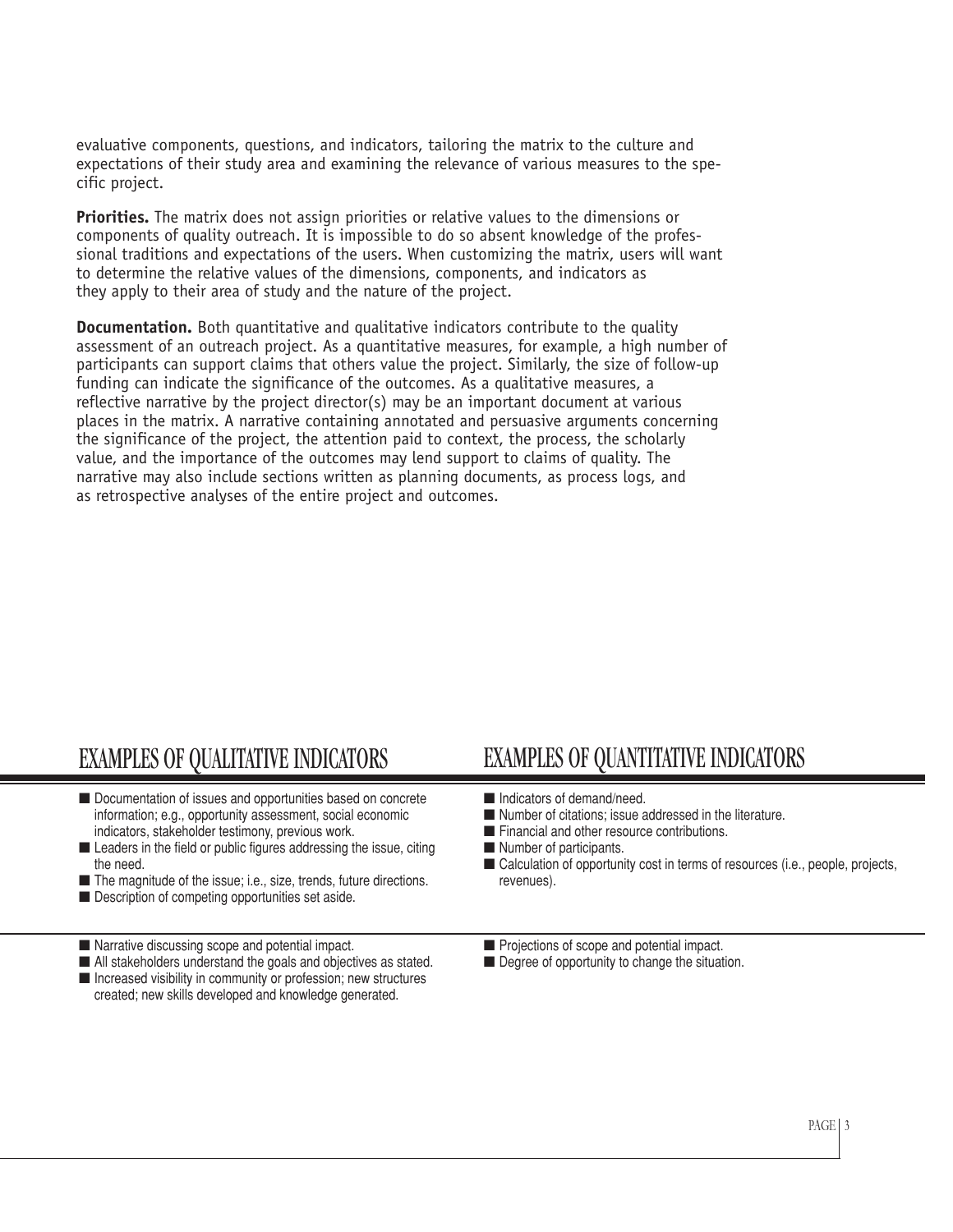# MATRIX FOR EVALUATING QUALITY OUTREACH (continued)

| DIMENSION | <b>COMPONENTS</b>                                                          | <b>SAMPLE QUESTIONS</b>                                                                                                                                                                                                                                                                                                                                                                                                                                                                                                       |
|-----------|----------------------------------------------------------------------------|-------------------------------------------------------------------------------------------------------------------------------------------------------------------------------------------------------------------------------------------------------------------------------------------------------------------------------------------------------------------------------------------------------------------------------------------------------------------------------------------------------------------------------|
| Context   | Consistency with<br>University/Unit Values<br>and Stakeholder<br>Interests | ■ To what extent is the project consistent with the university's/unit's mission?<br>■ To what extent is the project a high priority among the external stakeholders?<br>Does the plan recognize the relevance of ethical and professional standards<br>for the initiative?<br>Does the project demonstrate sensitivity to diverse audiences and interests?<br>■ Is there an appropriate fit (consideration of the interests and well-being of all<br>participants) between the target audiences and the goals and objectives? |
|           | Appropriateness of<br>Expertise                                            | ■ To what extent does the project fit with the individual's and the unit's available<br>expertise and research?<br>■ To what extent does the project utilize appropriate expertise among the stake-<br>holders and/or external sources?                                                                                                                                                                                                                                                                                       |
|           | Degree of<br>Collaboration                                                 | To what extent do all the stakeholders participate in planning, defining<br>impacts, implementing, and assessing the project?<br>■ To what extent is communication and interaction open and multi-directional?<br>Does the nature of the collaboration lead to timely and effective<br>decision-making?<br>■ What contribution does the collaboration make to capacity building and<br>sustainability?                                                                                                                        |
|           | Appropriateness<br>of Methodological<br>Approach                           | Is there an appropriate approach underlying the design; i.e., developmental,<br>participatory?<br>Does the project utilize an appropriate methodology?<br>How does the project recognize and accommodate for the variety of learning<br>styles, ways of decision-making and taking action, and education levels of the<br>stakeholders?<br>Does the project have a comprehensive and informative evaluation plan?<br>Is there a plan to determine whether or not the project/collaboration<br>will/should continue?           |
|           | Sufficiency and<br>Creative Use of<br>Resources                            | Are available resources sufficient to the scope of the effort?<br>■ To what extent are multiple sources and types of resources (i.e., human,<br>financial, capital, volunteer, etc.) being utilized?<br>Are the goals/objectives realistic considering the context and available<br>resources?                                                                                                                                                                                                                                |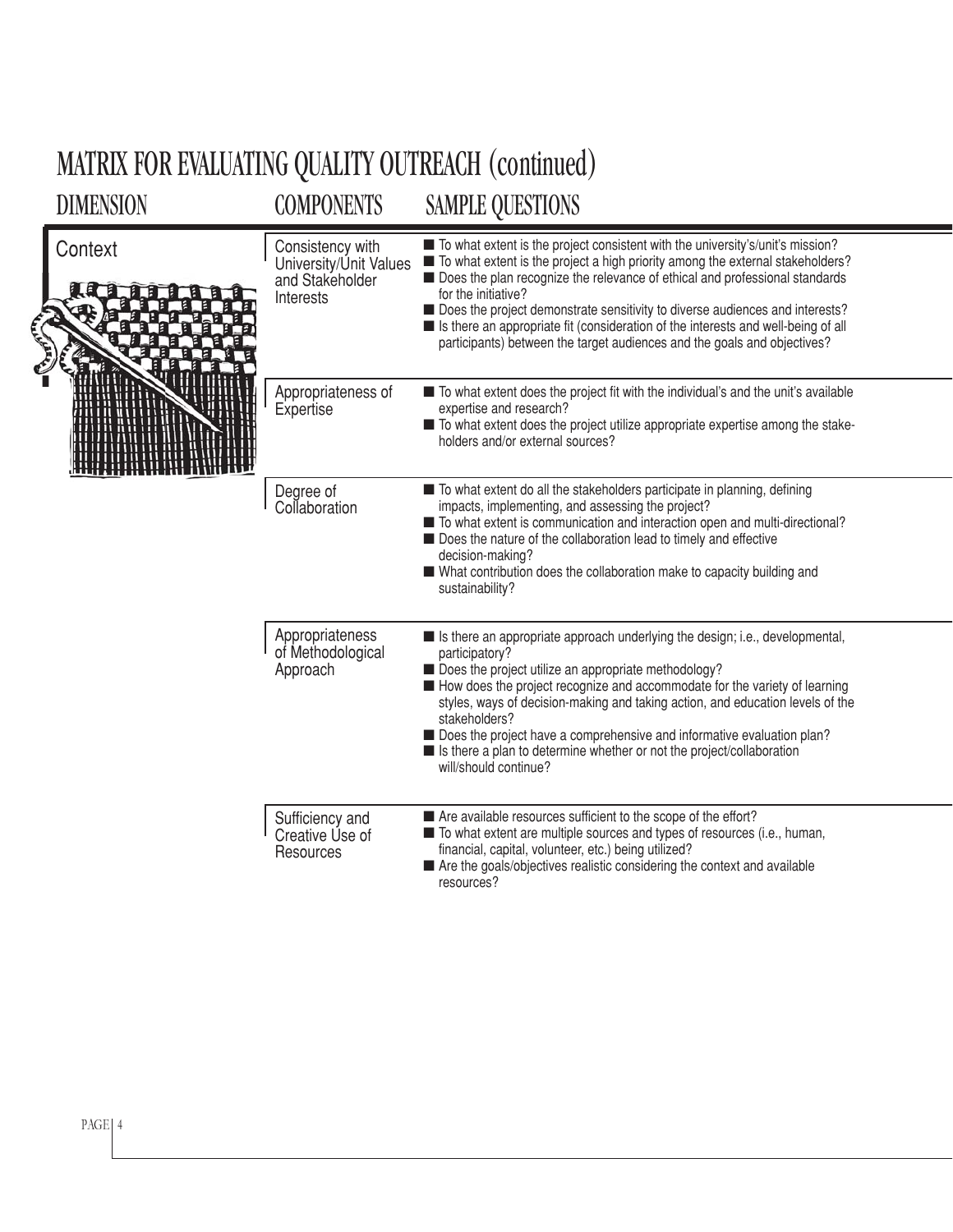## EXAMPLES OF QUALITATIVE INDICATORS EXAMPLES OF QUANTITATIVE INDICATORS

| Comparison with explicit mission statements and goals.<br>■ Plans recognizing ethical issues and regulations/guidelines to<br>assure compliance.<br>Evidence of ability to work sensitively with external audiences<br>and key groups.<br>Interviews with those potentially affected by the project.<br>Comparison with stakeholder reports, proposals, letters of inquiry. | Number of contacts and planning meetings of stakeholders.<br>Resources/methods used to promote program.<br>Profile of audience; i.e., demographic characteristics.                                                                                          |
|-----------------------------------------------------------------------------------------------------------------------------------------------------------------------------------------------------------------------------------------------------------------------------------------------------------------------------------------------------------------------------|-------------------------------------------------------------------------------------------------------------------------------------------------------------------------------------------------------------------------------------------------------------|
| Evidence of scholarship related to project or prior work in the field.<br>■ Narrative showing degree of fit between project needs and<br>expertise deployed.<br>Relevant offices and organizations involved in the project.                                                                                                                                                 | Numbers and types of expertise involved; e.g., tenure-track faculty,<br>academic staff, students, stakeholders, external consultants?<br>Number of stakeholders in leadership roles.<br>Related activities; e.g., years of experience, numbers of articles. |
| Language and structure of partnership agreements.<br>I Identification, participation, and retention of all stakeholders.<br>Communication logs and minutes of meetings.<br>Progress report from stakeholders.                                                                                                                                                               | Number of partners or collaborative arrangements.<br>Number of intra-institutional linkages.<br>Number of inter-institutional linkages.<br>Number of planning meetings.<br>Percentage of deadlines met.                                                     |
| Evidence of scholarship on the application of the method to<br>related issues.<br>Evidence of adaptation during project implementation.<br>Evidence that audience education level and learning style were<br>considered.<br>Process documentation by project director through journals, etc.                                                                                | Number of instances of innovations in delivery; e.g., student involvement,<br>use of technology.                                                                                                                                                            |
| Evidence of integration and creative use of multiple types<br>and sources of resources.                                                                                                                                                                                                                                                                                     | Amounts and types of the resources by source.<br>■ Changes in extramural funding for outreach activities.                                                                                                                                                   |

■ New funding sources identified and leveraged.

■ Changes in extramural funding for outreach activities.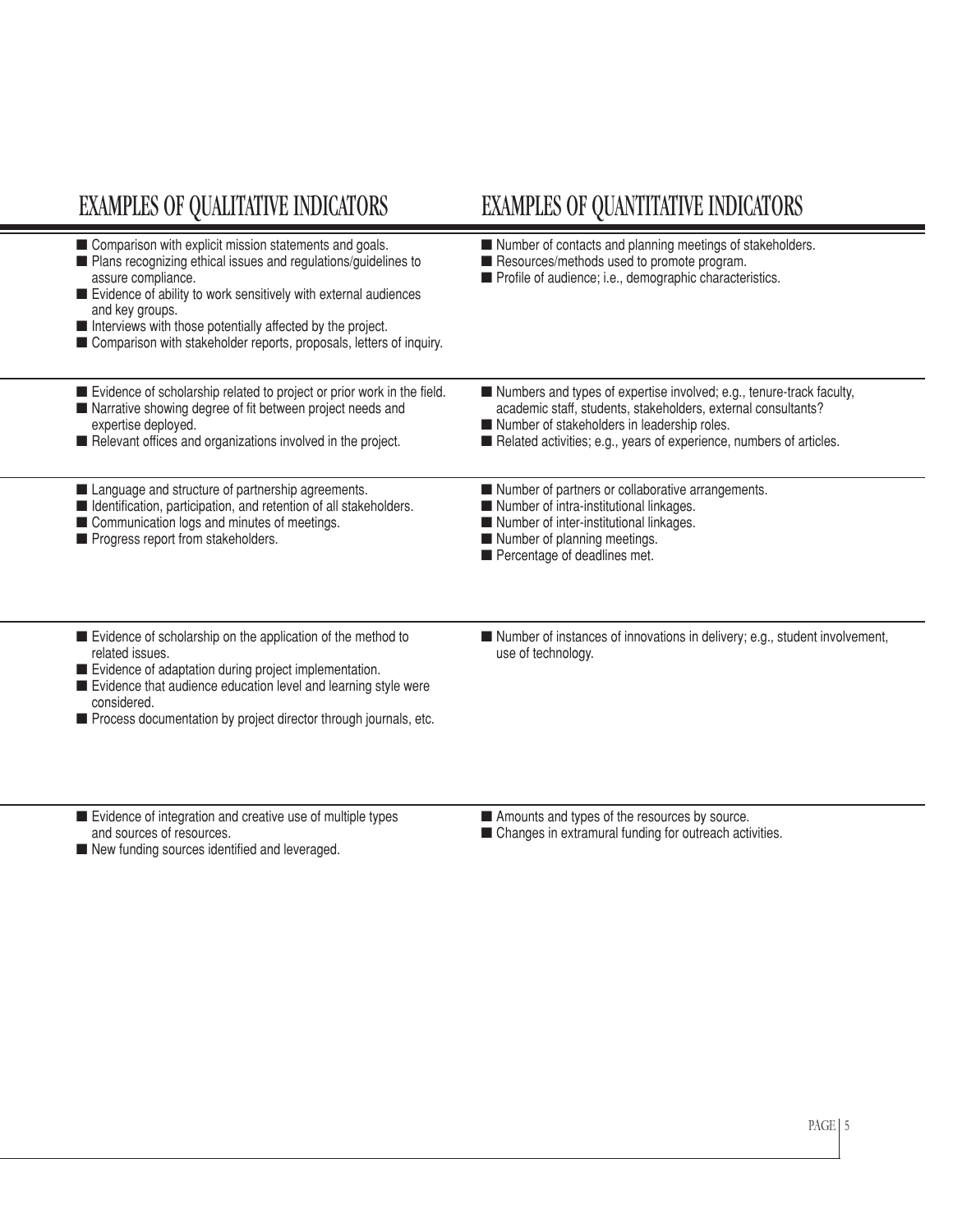| <b>DIMENSION</b> | <b>COMPONENTS</b>               | <b>SAMPLE QUESTIONS</b>                                                                                                                                                                                                                                                                                                                                                                                                                                                                                             |
|------------------|---------------------------------|---------------------------------------------------------------------------------------------------------------------------------------------------------------------------------------------------------------------------------------------------------------------------------------------------------------------------------------------------------------------------------------------------------------------------------------------------------------------------------------------------------------------|
| Scholarship      | Knowledge<br>Resources          | ■ To what extent is the project shaped by knowledge that is up-to-date,<br>cross-disciplinary, and appropriate to the issue?<br>In Its knowledge in the community or among the stakeholders utilized?<br>■ To what extent is there an awareness of competing methodologies,<br>replicable models, expertise, and/or writing related to the project?                                                                                                                                                                 |
|                  | Knowledge<br>Application        | How well are the project and its objectives defined?<br>■ Is the project design appropriate to the context and does it recognize<br>the scope, complexity, and diversity?<br>■ To what extent is there innovation in the application of knowledge and meth-<br>odologies?<br>Does the plan foresee a potential new application of knowledge gained<br>for use in specific settings?<br>Does the plan include provision for ongoing documentation of activities,<br>evaluation, and possible midstream modification? |
|                  | Knowledge<br>Generation         | Does the project plan pose a new model or hypothesis in addressing<br>the issues?<br>Was new knowledge generated; i.e., program hypotheses confirmed or<br>revised, outcomes creatively interpreted, new questions for scholarship<br>asked?<br>■ Were unanticipated developments appropriately incorporated into the<br>final interpretation of the results?                                                                                                                                                       |
|                  | Knowledge<br><b>Utilization</b> | Are the stakeholders and potential interest groups involved in understanding<br>and interpreting the knowledge generated?<br>■ Is the knowledge generated by the project available for dissemination,<br>utilization, and possible replication?<br>In what ways is the knowledge being recorded, recognized, and rewarded?                                                                                                                                                                                          |

# MATRIX FOR EVALUATING QUALITY OUTREACH (continued)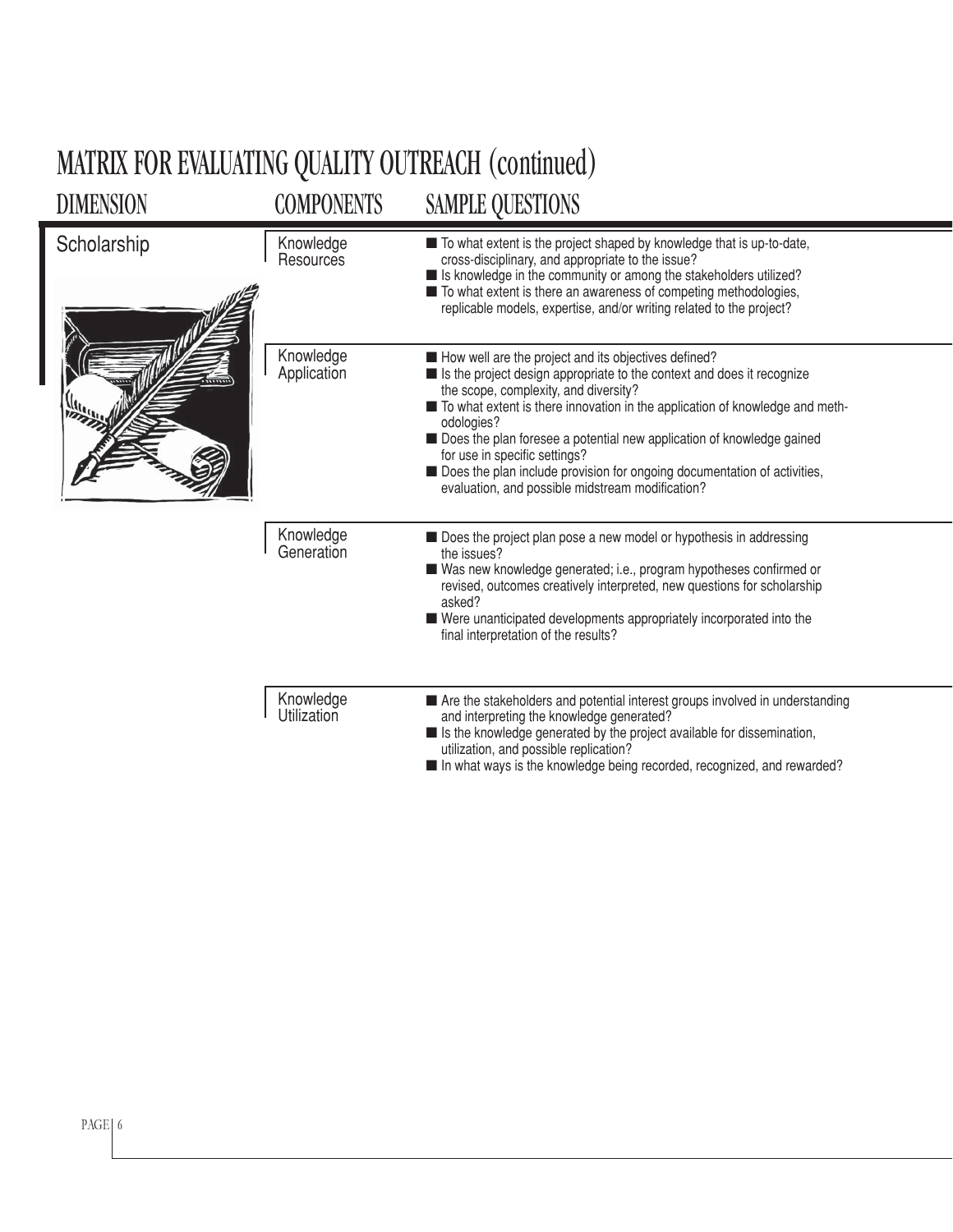| <b>EXAMPLES OF QUALITATIVE INDICATORS</b>                                                                                                                                                                                                                                                                                | <b>EXAMPLES OF QUANTITATIVE INDICATORS</b>                                                                                                                                                                                                                                                            |
|--------------------------------------------------------------------------------------------------------------------------------------------------------------------------------------------------------------------------------------------------------------------------------------------------------------------------|-------------------------------------------------------------------------------------------------------------------------------------------------------------------------------------------------------------------------------------------------------------------------------------------------------|
| Annotated narrative showing what sources of knowledge are used; i.e., community<br>assessments, previous works, and applied theory.<br>■ Quality and fit of the citations, outside experts, or consultants.<br>Assessment of experience and accomplishments of major project participants<br>external to the university. | Number of cross-disciplinary resources utilized.<br>Number of years in positions.<br>Dates of citations.<br>Number of experts cited, participating.                                                                                                                                                   |
| Professional feedback on the clarity of the project.<br>Imput from community, stakeholders, students, etc., attesting that the project plan is<br>clear, appropriate, inclusive, and understandable.<br>Reflective narrative, rationale for project, and documentation of the design process.                            | Number of in-house communications related to the proj-<br>ect; e.g., in-house documents, interim reports, newslet-<br>ters, e-mail messages, chat rooms, bulletin boards.<br>Number of citations from the literature circulated within<br>the project.                                                |
| Lessons learned documented.<br>Assessment of scholarly merit by internal peer review process.<br>External review of performance by stakeholders relative to innovation, satisfaction<br>with approach and results.<br>Project garnered awards, honors, citations relative to its scholarship.                            | Number of times project cited, recognized.<br>Number of acceptances for publications, speaking<br>engagements.<br>Number of requests for consulting.<br>Number of programs, curricula influenced by scholarly<br>results.<br>Publications in refereed journals.<br>Professional speaking engagements. |
| Stakeholder feedback.<br>Project generated a replicable, innovative model.<br>Nature of groups or institutions applying knowledge generated.<br>Case studies or examples of utilization.                                                                                                                                 | Scope of involvement in interpretation and dissemination;<br>e.g., numbers and types of participants.<br>Number of different avenues chosen to communicate<br>results.                                                                                                                                |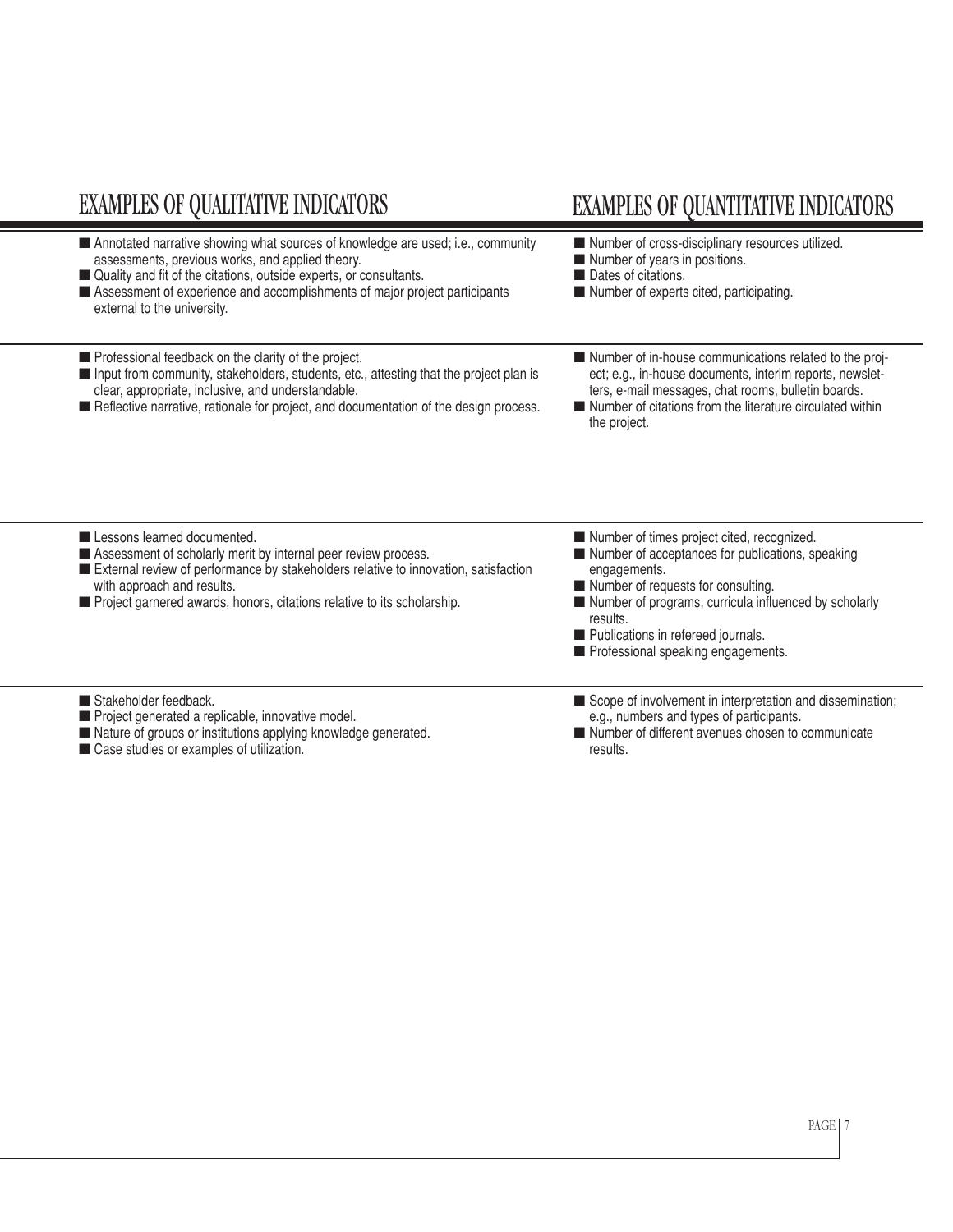### DIMENSION COMPONENTS SAMPLE QUESTIONS MATRIX FOR EVALUATING QUALITY OUTREACH (continued)

| Impact | Impact on Issues,<br>Institutions, and<br>Individuals | ■ To what extent were the project goals and objectives met?<br>Did the products or deliverables meet the planning expectations?<br>Were intended, unintended, and potential impacts documented and<br>interpreted?<br>■ Was that documentation rigorous, thorough, understandable, and defensible?<br>■ Were stakeholders satisfied? Did they value the results and apply the<br>knowledge?<br>Is the project affecting public policy? Has it improved practice or<br>advanced community knowledge?<br>Do impacts have commercial, societal, or professional value?<br>How effectively are the products or results reaching the intended<br>interest groups? |
|--------|-------------------------------------------------------|--------------------------------------------------------------------------------------------------------------------------------------------------------------------------------------------------------------------------------------------------------------------------------------------------------------------------------------------------------------------------------------------------------------------------------------------------------------------------------------------------------------------------------------------------------------------------------------------------------------------------------------------------------------|
|        | Sustainability and<br>Capacity Building               | To what extent did the project build capacity for individuals, institutions,<br>or social infrastructure; i.e., financial, technological, leadership, planning,<br>technical, professional, collaborative, etc.?<br>To what extent did the project develop mechanisms for sustainability?<br>■ To what extent did the project leverage additional resources for any partners?<br>■ To what extent were undesired dependencies eliminated?                                                                                                                                                                                                                    |
|        | University-<br>Community<br>Relations                 | ■ To what extent did the stakeholders come to understand and appreciate<br>each others' values, intentions, concerns, and resource base?<br>■ To what extent was mutual satisfaction derived from the project?<br>■ To what extent did the project broaden access to the university?<br>■ To what extent did the project broaden access to the community?                                                                                                                                                                                                                                                                                                    |
|        | Benefit to the<br>University                          | How does the project offer new opportunities for student learning and<br>professional staff development?<br>How does the project lead to innovations in curriculum?<br>How does the project inform other dimensions of the university mission?<br>How does the project increase cross-disciplinary collaborations within<br>the university?<br>How does the project increase collaboration with other institutions?<br>How does the project assist the unit's or faculty member's progress in<br>developing outreach potential and in using that potential to improve the<br>institution's operations and visibility?                                        |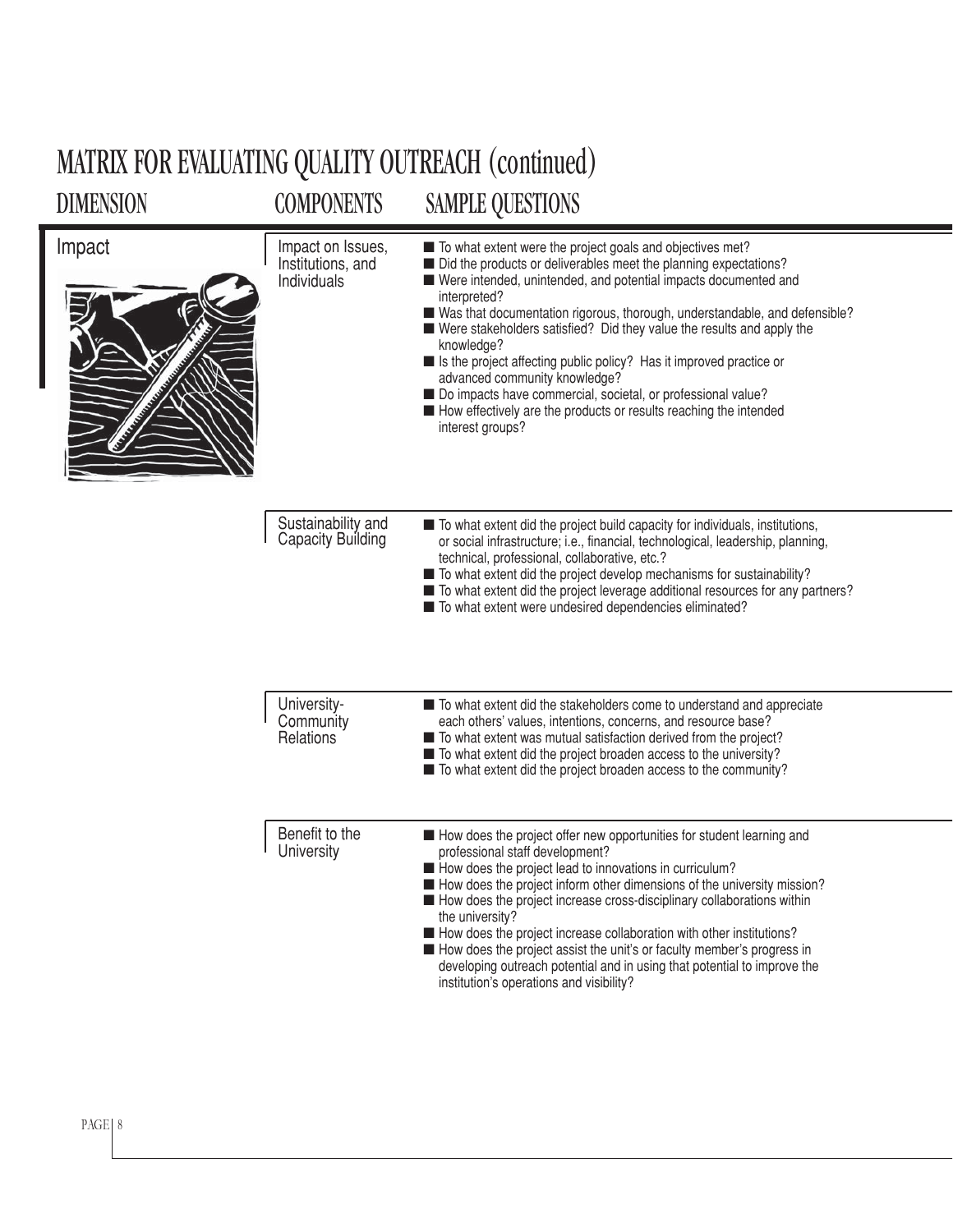#### EXAMPLES OF QUALITATIVE INDICATORS EXAMPLES OF QUANTITATIVE INDICATORS

■ Description of impacts (i.e., significance and scope of benefits) on the issue, stakeholders, and beneficiaries, to include:

 Needs fulfilled, issues addressed, population or group involved in process. Institutional processes changed.

- Replicable innovation developed.
- Documentation such as program evaluations, surveys, letters, testimonials, and media coverage.
- Testimony and validation from peer review.
- Referrals to others and expression of interest by new groups.
- Assessments on learning outcomes by individuals, students, and stakeholders.
- Benefits resulting from changes in practice; e.g., knowledge applied, processes or approaches more efficient, circumstances improved.
- Result of changes in institutional and/or public policy.
- Evidence that knowledge is used in subsequent research, projects, or public discussion.

#### ■ Inventory of new or developed skills.

- Technology adopted and maintained.
- Surveys or reports of changed behaviors or attitudes.
- Activities and processes institutionalized.
- Networks activated.
- Cross-disciplinary linkages activated.

■ Co-authored reports and presentations. ■ Opportunities for new collaborations established.

■ Expansion of university/unit constituency.

- Continued or alternative resources secured; e.g., funding, facilities, equipment, personnel.
- Planned degree of disengagement or continuing partnership achieved.
- 
- Changes from benchmark or baseline measurements.
- Number of appropriate products generated for practitioners and public (e.g. technical reports, bulletins, books, monographs, chapters, articles, presentations, public performances, testimony, training manuals, software, computer programs, instructional videos, etc.).
- Number of products distributed.
- Number and percentage of beneficiaries reached.
- Number of contracts, patents, copyrights.

- Quantitative changes in skills, technologies, behaviors, activities, etc.
- Amount of resources generated to sustain the project.
- Amount of resources leveraged.
- List of facilities, equipment, personnel available. ■ Number of sites and cross-site linkages established.
- Number of new collaborations considered or established.
- Number of off-campus courses offered with syllabus modifications to accommodate nontraditional students.
- Evidence of increased demand placed on the unit or faculty for outreach.

- Changes in quality or scope of student experiences.
- Curricular changes (e.g. new syllabi, courses, curricular revisions).
- Teaching or research activities benefiting from outreach involvement, including cross-disciplinary research or program innovations.

■ Community partner participation in grading students, evaluating faculty/staff efforts.

■ Role flexibility and changes that provide for greater university/community interaction.

■ Enhanced unit reputation.

■ Testimonials from partners.

■ Recognition in reward and accountability systems.

- Amount of increased student support.
- Number of employment offers to students.
- Number of new courses and programs approved.
- Number of new cross-disciplinary or inter-university collaborative efforts.
- Increased engagement of faculty or students in outreach.
- Amount of increased external or university support for outreach.
- Revenue generated.